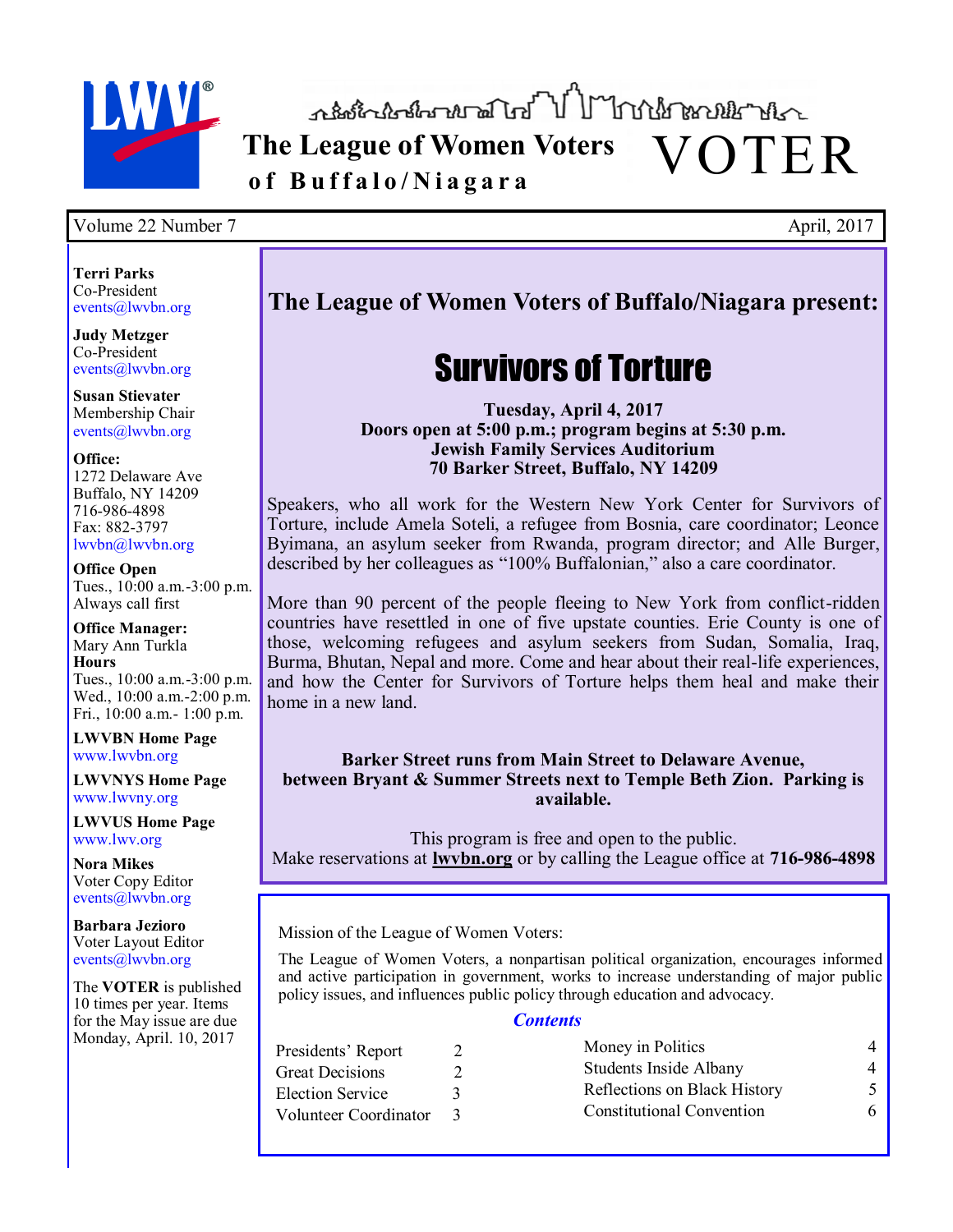

### *Presidents' Report and Board Actions*

You should have received your copy of the 2017 "They Represent You" by now. This helpful reference is one benefit of League membership. We have also sent



the brochures to all public libraries and city and town halls in Erie and Niagara counties for distribution. It is also available at [www.lwvbn.org.](http://www.lwvbn.org.) Please encourage your friends and neighbors to use the online version. Mary Ann Turkla and Flora Summe updated all contact information. A number of League members delivered most of them. Special thanks to Shirley Joy who made all deliveries for Niagara County! Thank you to everyone who helped in any manner for your efforts. This booklet is an important League service to our community.

At the February board meeting, the board selected Roger Cook — for his exemplary and tireless work to promote social, economic and environmental justice — as the 2017 recipient of the League's Making Democracy Work Award. We'll be honored to present the award to Roger at our annual meeting luncheon on Saturday, June 3, 2017. Save that date on your calendar.

Tuesday, April 4, 2017, is the national observance of Equal Pay Day, the day when women and men around the country recognize the wage gap between working women and men, and offer remedies to address pay inequity. According to statistics released in 2016 by the United States Census Bureau, women are paid, on average, 80 cents for every dollar their male counterparts are paid -- a gap of 20 cents. Wear red that day to show the world that women are in the red as compared to men in their wages every day.

The board also approved co-sponsorship of the efforts of CEDAW-Buffalo. On its website: [http://](http://www.cities4cedaw-buffalo.org/) [www.cities4cedaw](http://www.cities4cedaw-buffalo.org/)-buffalo.org, CEDAW-Buffalo states: *"The UN Convention on the Elimination of Discrimination Against Women"* — also known as the "Women's Equality Treaty" or "CEDAW" for short (pronounced "*see-daw*") — is the most important international human rights treaty focused specifically on the rights of women. It requires governments and society to proactively address gender-based discrimination in all areas of public and private life including employment, wages, job security, public safety, child care, domestic violence, and reproductive health. CEDAW-Buffalo is working to obtain a CEDAW ordinance in the City of Buffalo.

"Cities across the United States have developed CEDAW legislation. We believe CEDAW-based legislation can have a similarly significant impact in the Buffalo community. We find it appalling that women in Buffalo and Erie County face daily threats of domestic violence. We find it unacceptable that in Buffalo, full-time female workers make on average \$13,349 less per year than similarly situated male workers. **We find it unacceptable that 30% of families in Buffalo live in poverty, and 25% of women in Erie County do not receive prenatal care.** All of this needs to change, and we need to stand up and work affirmatively together to change it."

The board also approved co-sponsorship, with the Buffalo Niagara Coalition for Open Government, for a September 27, 2017, presentation by Robert Freeman, executive director of the New York Department of State's Committee on Open Government. We look forward to this September program that will surely provide important and interesting information *Judy Metzger & Terri Parks*

### *Great Decisions*

### *Focus on the Future of Europe*

Marie Hanrahan has agreed to kick off Great Decisions 2017 from 10:00 a.m. to noon on Thursday, April 6, at the League office. Our inaugural topic is the European Union (The Future of Europe: coping with crises). "The outcome of the United Kingdom referendum on EU membership sent shock waves across the globe. It even caught British voters by surprise. The European Union has helped secure peace in Europe for the past 70 years. Now it faces an uncertain future. Amid a refugee crisis, lingering financial recession and the constant specter of terrorism, unity seems more imperative than ever. But the 'Brexit' vote underscores the complexities of integrating an extremely diverse continent. What will post-Brexit Europe look like, and how can U.S. foreign policy adapt?" Weighty matters are up for discussion. Hope you all are ready to tackle them. *Bernice Baeumler, Great Decisions Chair*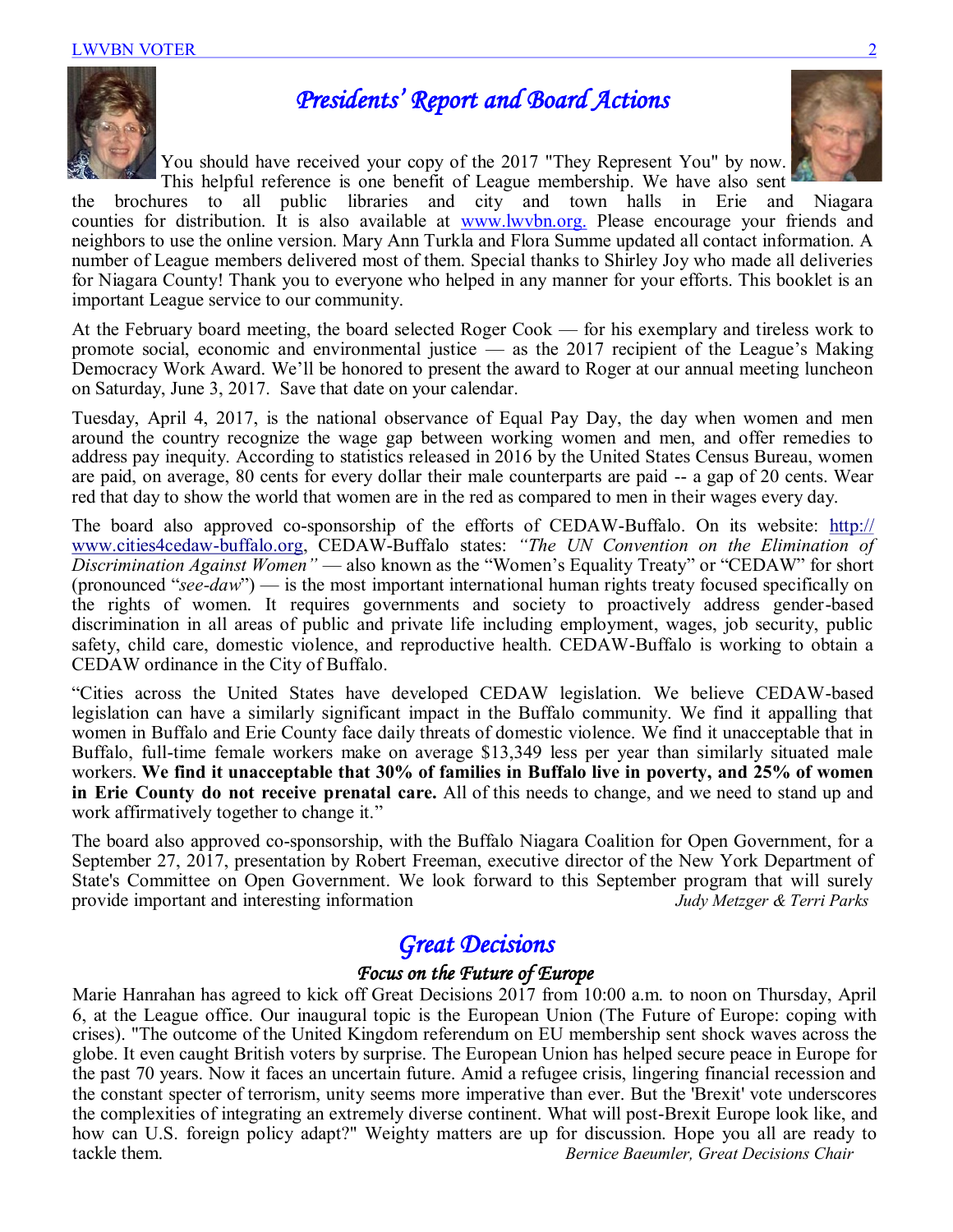# *Election Services Committee Taking Care of Business*

In January, I had written to two Buffalo Municipal Housing Authority aides who have responsibility over sites that I thought might be overdue for elections. One aide responded, and as a result this committee was able to conduct two nominations meetings at sites which were overdue for elections. I want to thank committee volunteers who were present for a mailing and the two volunteers who accompanied me to these two sites.

After two requests for a response, the other housing aide has still not responded. I will most likely be forced to contact a supervisor in order to obtain a response to my inquiries.

*Alan Dozoretz, Election Services Chair* 

# *Volunteer Opportunity Take Part in the 2017 Shoreline Sweep*

Join your LWVBN friends to clean up Unity Island (formerly Squaw Island) again this year on April 22. The park is just off Niagara Street on the scenic, dramatic Niagara River (near the foot of Amherst Street). We'll work from 10:00 a.m. to noon. Dress warmly. If you wish, bring your own work or garden gloves.

Buffalo Niagara Riverkeeper administers the shoreline sweep and registers volunteers. To volunteer, go to [bnriverkeeper.org/cleanup](http://bnriverkeeper.org/cleanup) (be sure to choose Unity Island as your site).

*Ellen Gibson, LWVBN Shoreline Sweep Coordinator*

### *League HIistory Volunteers Help Document the Past*

The Great Decisions members and volunteers have agreed to the task and are working on archiving League history. This "job" was prompted in part by League material collected by the East Aurora League and donated by Lee Lambert, former president of the East Aurora League. Thank you!

*Judy Metzger, Co-President*

# *Volunteer Coordinator*

*Registering New Citizens* 

There were only two naturalization ceremonies in February. Ramona Gallagher and Ann Converso represented the LWVBN at the U.S. Courthouse on February 16, 2017. The ceremony at the Theodore Roosevelt site was attended by Patricia Wille and Kathleen Bassett.

I am happy to report that our commitments on the court calendar are filled through June. Many thanks to our volunteers who came forward so quickly! A new calendar for the summer months will be sent out later in the spring.

As always, we appreciate the time and effort our volunteers give to this project.

*Judith Clarke, Volunteer Coordinator* 

### *Lunch & Issues Hard Work and Dedication*

For a number of years, Lunch & Issues programs have taken place at the Scotch 'n Sirloin Restaurant. Marion Fay and Sally Metzger have been faithful in welcoming attendees, taking payment for luncheon and reconciling the bill after the program. They have agreed to continue as needed. Thank you!

*Judy Metzger, Co-President*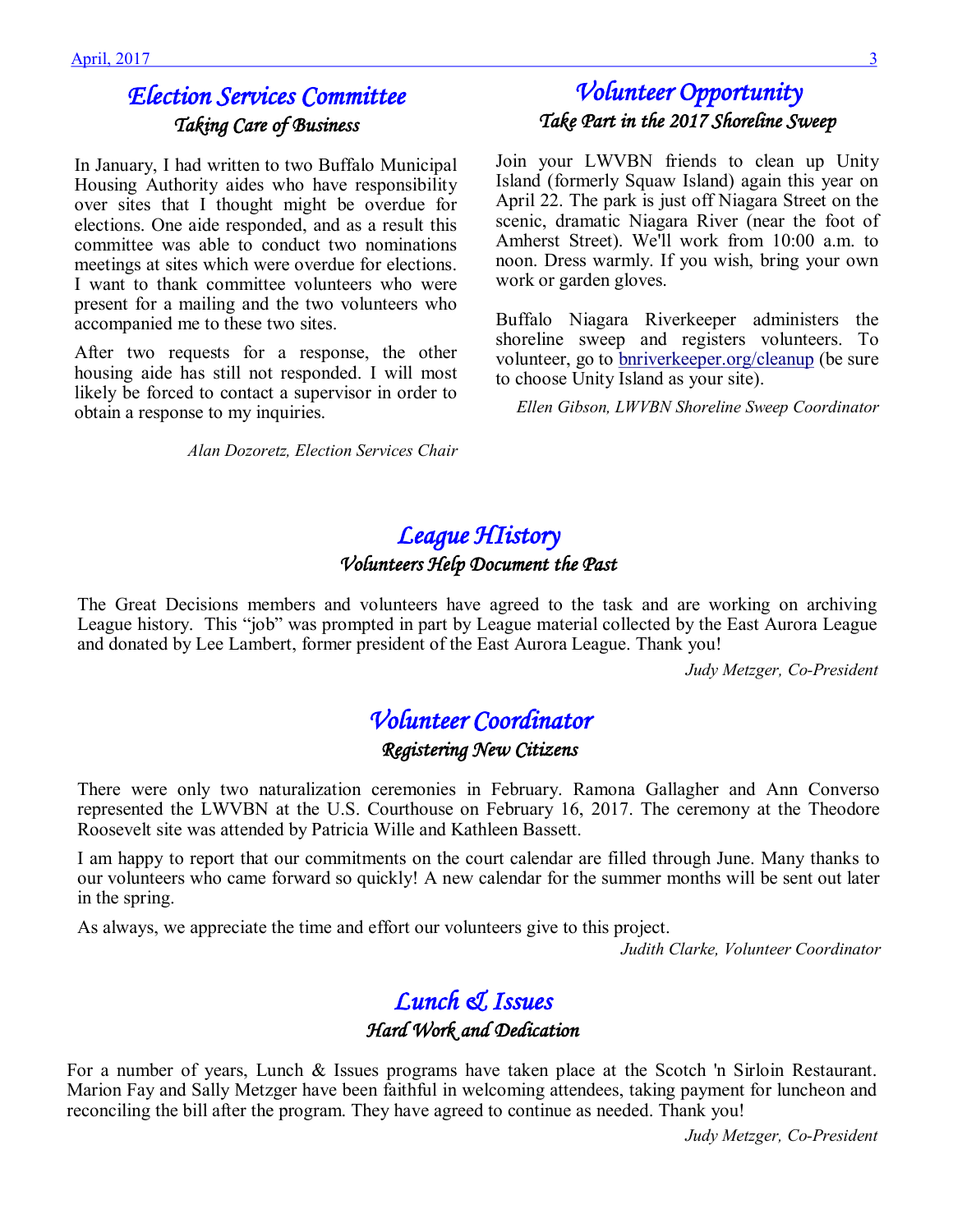# *Students Inside Albany*

### *Local Students Chosen to Attend SIA Program*

Genavieve Koyn, a senior at Grand Island High School, and Madeline Gee, an 11th grader at City Honors High School, have been chosen to attend this year's Students Inside Albany program sponsored by the League of Women Voters of New York State Education Foundation. This 17th annual Students Inside Albany program will take place May 21-24, and will bring 60 students from across the state to Albany to get a first-hand education about their state government. The program is designed to increase high school students' awareness of their responsibility in representative government and how to meet that responsibility.

Genavieve and Madeline, representing the League of Women Voters of Buffalo/Niagara, were chosen for their career direction and interest in law and government, and their leadership in school and the community.

While at the conference, students will join their peers in a hands-on learning experience with participation in a series of interactive lectures on the state budget process, the role of lobbyists in the legislative process, citizen rights to access government information, the role of media in politics, and the move to reform state government. The students will have an opportunity to tour the State Capitol. The highlight for most students is the opportunity to shadow their senators and assembly members during actual legislative sessions.

For more information on the Students Inside Albany program, please visit the state website at www.lwvny.org.

*Janet Goodsell, Youth Program Chair-SIA*

# *Happy Hour*<br><sup>*You are "cordially" invited*</sup>

Please join us for our inaugural monthly Happy Hour

5:30 - 7:00 p.m. at Providence Social 490 Rhode Island St., Buffalo NY 14213

Come alone or bring a friend for an evening of informal, nonpartisan camaraderie and socializing, with happy hour pricing on drinks and food.

### *Money In Politics Committee League of Women Voters Urges Congress to Reform the Federal Election Commission*

Elections cost money, but money shouldn't be able to buy elections! Fair and clean elections, determined by the vote of American citizens, should be at the center of our democracy. But big money, secret money, is taking over our elections while the Federal Election Commission (FEC), the agency that governs money in politics, sits on its hands. The FEC is broken and it is time for a change.

Paralyzed by its own structure with six commissioners — three Republicans and three Democrats who regularly cast tie votes on a partisan basis — the FEC has failed to enforce the nation's already weak campaign finance laws. FEC Commissioner Ann Ravel has recently resigned, saying she's had enough of the gridlock and infighting.

The existing bipartisan approach must be replaced by an enforcement agency with an odd number of commissioners so that public interest comes before partisan interests. Legislation currently in Congress would create a new independent agency, the Federal Election Administration of five commissioners, to replace the FEC. Two commissioners from each major party would be appointed by the president and confirmed by the Senate; the fifth commissioner would be appointed on a nonpartisan basis from a list of candidates selected by a blue-ribbon panel of retired federal judges, former law enforcement officials or individuals with election law experience. With this five-member structure, the new legislation would end gridlock at the commission and put the public's interests over partisan interests.

The new Federal Election Administration will still have the responsibilities previously held by the FEC to administer campaign finance laws and the presidential public financing system, as well as to issue regulations and advisory opinions. The FEA would also have the authority to conduct investigations of possible violations. However, the legislation sets up a new system of administrative law judges with jurisdiction over individual enforcement cases in order to provide for consistent and impartial enforcement.

### **Join the fight to end gridlock at the FEC. Tell Congress to support the Federal Election Administration Act of 2017.**

*Money In Politics Committee Members as submitted to "Another Voice" in "The Buffalo News"*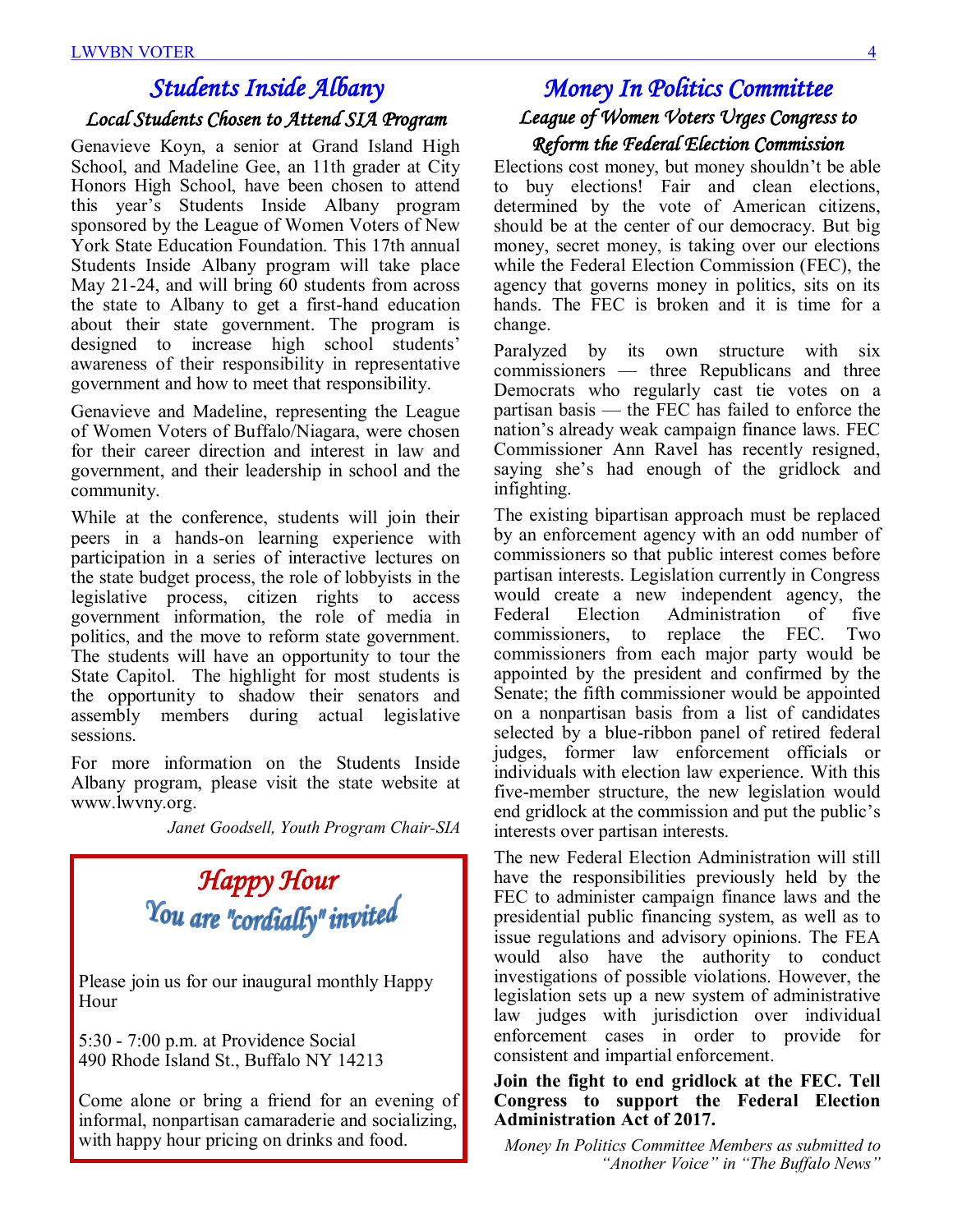## *Reflections on Black History Month Never Give Up: Progress is a Constant Struggle*

This past February, we observed African-American History Month. It is a month in which the nation pays homage to the contributions and achievements of its African-American citizens. Their history is inextricably woven into the fabric of American history, and is an important part of the history of the larger society.

Originally celebrated as "Negro History Week," the observance was founded by Carter G. Woodson in 1926, but Negro History Week became so popular in African-American communities that the week was expanded to the entire month of February.

By what may be interpreted as a voluntary act of omission, African-Americans have long been deprived of rightful pride in the making and shaping of the wealth and power of this nation. This neglect describes a segment of the American experience that is a direct result of social processes and arrangements that have been in place for generations. Yet, Americans of color have defended and enriched this country, and their labor has contributed greatly to its growth and development.

The history of the accomplishments of African-Americans and their antecedents was chronicled by Joel Augustus Roberts, who labored for decades to bring their cultural contributions to light. Born in Jamaica in 1883, Roberts experienced delayed success as a writer and historian, owing to the indifference of publishers to portrayals of people of African lineage as intelligent, ingenious and contributive. His works appeared at a time when no mass communication was used to assure integration and easy passage of ethnic minorities into the American mainstream. He died in 1966 at age 83 after devoting a lifetime to his undertaking.

There is an authentic African-American middle class, a well-defined class division that has resulted from economic mobility, education and attitude which, because of cherished conceits, denigrating others still, many choose not to perceive.

From a wellspring of 21st century ethnic expectation emerged a hero destined to be the 44th president of the United States of America, the most exalted political position in the world.

I wish venerated historical friends could have witnessed his inauguration, i.e., old warriors such as Frederick Douglass, Sojourner Truth, Harriet Tubman, Mary B. Tolbert, W.E.B. Du Bois, Mary McLeod Bethune, and all those who sacrificed for social justice and change. Our fragile status on the social landscape has been significantly altered.

The demoralizing foe is still racism, but we need not be overwhelmed by it. If we have learned but one lesson since the 1960s, it is that there is no substitute for sheer perseverance and the development of Christian strengths to succeed in spite of opposition and discouragement. Refusing to give in to attack does reap rewards. In a nation composed of people of diverse ethic origins, all groups have had to learn the value of accommodation on the long road to assimilation.

*Save The Date*  and more illegitimacy, drugs and homelessness than ever before. Today we have more African-Americans in government in high policy-making positions than ever before. We have more African-American millionaires, educators, jurists, scientists, and corporate managers than ever before. Conversely, we also have more victims of poverty, of hate crimes, of black-on-black crimes,

God did not give us a spirit of timidity, but of power and love and a same mind, and through Him, black women must act fearlessly and decisively. In all struggles for black liberation, women have been at the forefront.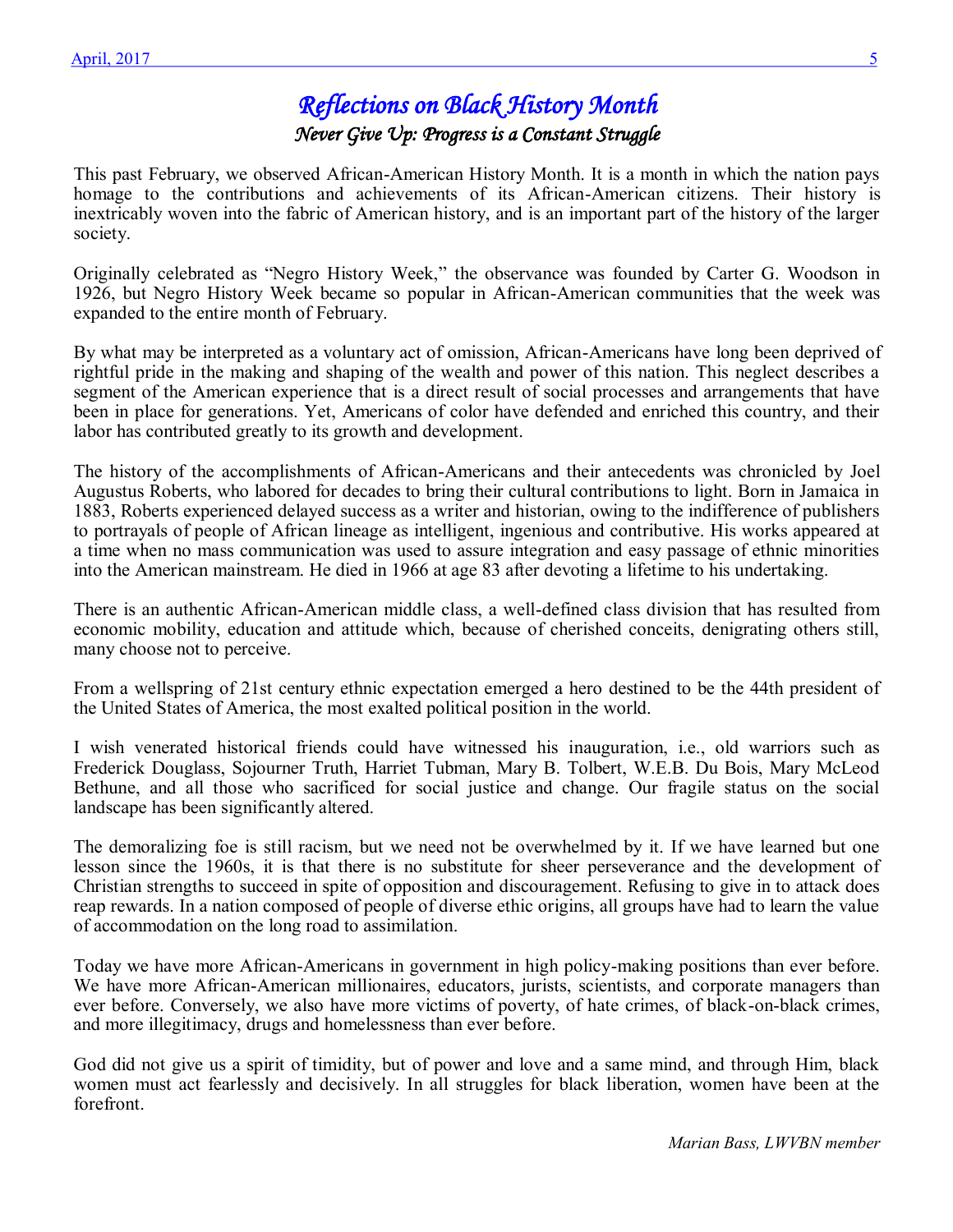# *Constitutional Convention*

### *LWVBN Position on Con-Con Ballot Question*

On November 7, 2017, 240 years after the first New York State Constitution was ratified, voters will go to the polls throughout the state and vote "yes" (to support) or "no" (to oppose) the holding of a constitutional convention in 2019.

We invited Peter Galie, one of the state's leading experts on the history of the New York State Constitution, to present the pros and cons of holding a state constitutional convention at a Lunch & Issues event in January. At that time we invited League members to submit suggested comments and/or join us at our February board meeting. Two people submitted suggestions and two members attended the board meeting and shared their comments. Our response to the state League's request for input follows:

At the 2015 LWVNYS State Convention, the League clearly articulated its support for the following reforms as positive factors in deciding on support for a potential 2019 constitutional convention:

- A fair nonpartisan process that complies with federal voting rights provisions should be used to elect delegates and ease ballot access to encourage participation by racial and other minorities.
- Public financing should be provided for candidates and their positions on issues and convention goals should be widely publicized to enable voters to cast informed votes at their election.
- Statewide office holders, state or federal legislators, and state judges should not serve as delegates.

As of February 2017, none of these points have been addressed by the legislature. Therefore, the League of Women Voters of Buffalo/Niagara has no alternative but to oppose the November 2017 ballot question regarding the convening of a 2019 constitutional convention.

In addition, we note these serious concerns:

- We view the estimated \$50 million to \$108 million cost as excessive, and fear that public officials could double-dip.
- Everything currently in the constitution is potentially in jeopardy for example, free public education, environmental protections, social services and other commitments that the League values.
- We believe that, in the current political climate, the risks outweigh the potential benefits.

*Terri Parks, Co-President* 

### *State League Launches Google Groups Join One or Both for Regular Action Alerts*

The New York State League has set up two Google groups for advocacy. Members of the groups can share ideas, articles, statewide bills of interest, and other information as appropriate. This is an excellent opportunity for the League to use its membership to lobby on pertinent legislation. We will send out Action Alerts on specific bills in real time so that those interested in calling their legislators can do so exactly when the time is right.

The two groups are a General Advocacy Group on the general happenings at the Capitol, and an Education Issues Group.

If you are interested in joining either (or both!) of these groups, please email Jennifer@lwvny.org. And don't forget to check the LWVNYS blog: http:// lwvny-capitolbeat.blogspot.com/

*Adapted from the February-March 2017 LWV of Albany County Bulletin* 

## *Seeking program suggestions*

### *Have an idea for a topic or speaker? Let us know!*

Each year, the Issues Committee is challenged with developing monthly programs that are relevant, timely and interesting to both League members and the community at large. If you have an idea, we're eager to hear it. Speakers can be national or regional, not just local, so think big!

**Email your thoughts to [lwvbn@lwvbn.org](mailto:lwvbn@lwvbn.org)**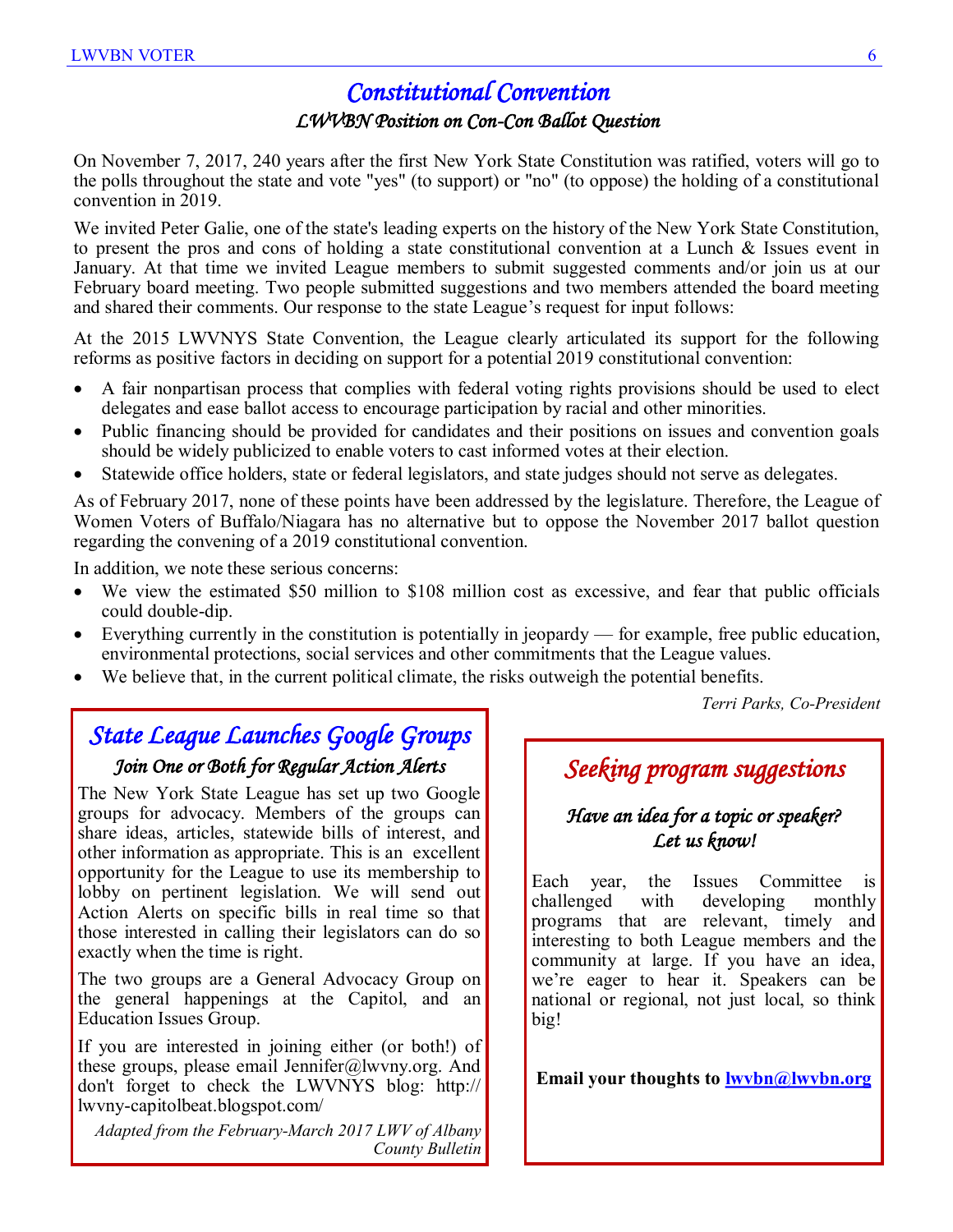# *LWVBN Annual Meeting Come One, Come All*

The LWVBN Annual Meeting will take place on Saturday, June 3, 2017, at the new Hyatt Place on Main Street in Amherst.

The meeting begins at 10:00 a.m. with coffee and pastries; a buffet luncheon will follow. At 1:00 p.m., Paul McQuillen, our guest speaker, will address the issue of gun violence. Paul is the upstate coordinator of New Yorkers Against Gun Violence. We will also hear brief remarks from our two Students Inside Albany participants.

A highlight will be the presentation of the Making Democracy Work Award, the Joan K. Bozer Leadership Award and the LEE Award. *Kathleen Macaluso, Board Events Chair*

## *New Magnetic Name Tags Wear yours with pride!*

The League of Women Voters of Buffalo/Niagara is excited to introduce a new membership benefit. At the annual meeting on June 3, we will distribute these beautiful metal name tags with our logo and easy-to-read names. A magnet that affixes to the back lets you wear your tag without damaging your clothing.

Your name will appear as it is listed in our membership roster. If you want your tag to read differently (for example, *Terri Parks* instead of *Joan Parks)*, you MUST send an email stating your preferred name to  $\frac{1}{2}$  lwvbn $\frac{a}{\sqrt{a}}$  lwvbn.org by **MONDAY, MAY 1, 2017.**

In the future, we will order name tags for new members once a year — in March, after dues and renewals are received. One free name tag will be provided for each member; replacements, if needed, will cost \$10 each.

 *Nancy DeTine, Communications Chair*



# *Tribute To A League Member Voted in Every Election from Truman to Trump*

Long-time League member Jean Caldwell died recently. Her daughter shared her interesting League story with us:

"Quite recently, actually, we had a conversation about her involvement with the League of Women Voters. I recall her saying that she joined the League of Women Voters back around her college days. She is Cornell Class of 1944. She told me she was very excited to join the League of Women Voters, excited to be able to work towards making change in the world through League membership and activity. She said this was very important to her as a young woman. She was born in April 1921, just eight months after the 19th Amendment to the U.S. Constitution granted American women the right to vote, so she grew up in the first generation of women born into the right to vote! Voting age was 21 back then (in all states but Georgia), and she did vote in the first presidential election in which she was eligible to be a registered voter.

The first presidential election she voted in was the historical upset election of 1948, where the incorrect newspaper banner headline announced "Dewey Defeats Truman." What an election to be your first! She absolutely did vote in the recent presidential election, and even made sure to help my father get down to the polling place. Interesting, she voted in presidential elections from Truman to Trump. In her span of 95 years, she most likely voted in 18 presidential elections!

She was a life-long resident of New York State, living in Utica where she was born, Ithaca and Buffalo. And for many years she summered with her family at their Adirondack camp. Although she was 95, her sudden turn of health and passing were completely unexpected. I honestly thought she would live to be 100."

*Our sincere thanks to Jean's daughter, Cynthia Pegado, for sharing these memories with the readers of the Voter.*